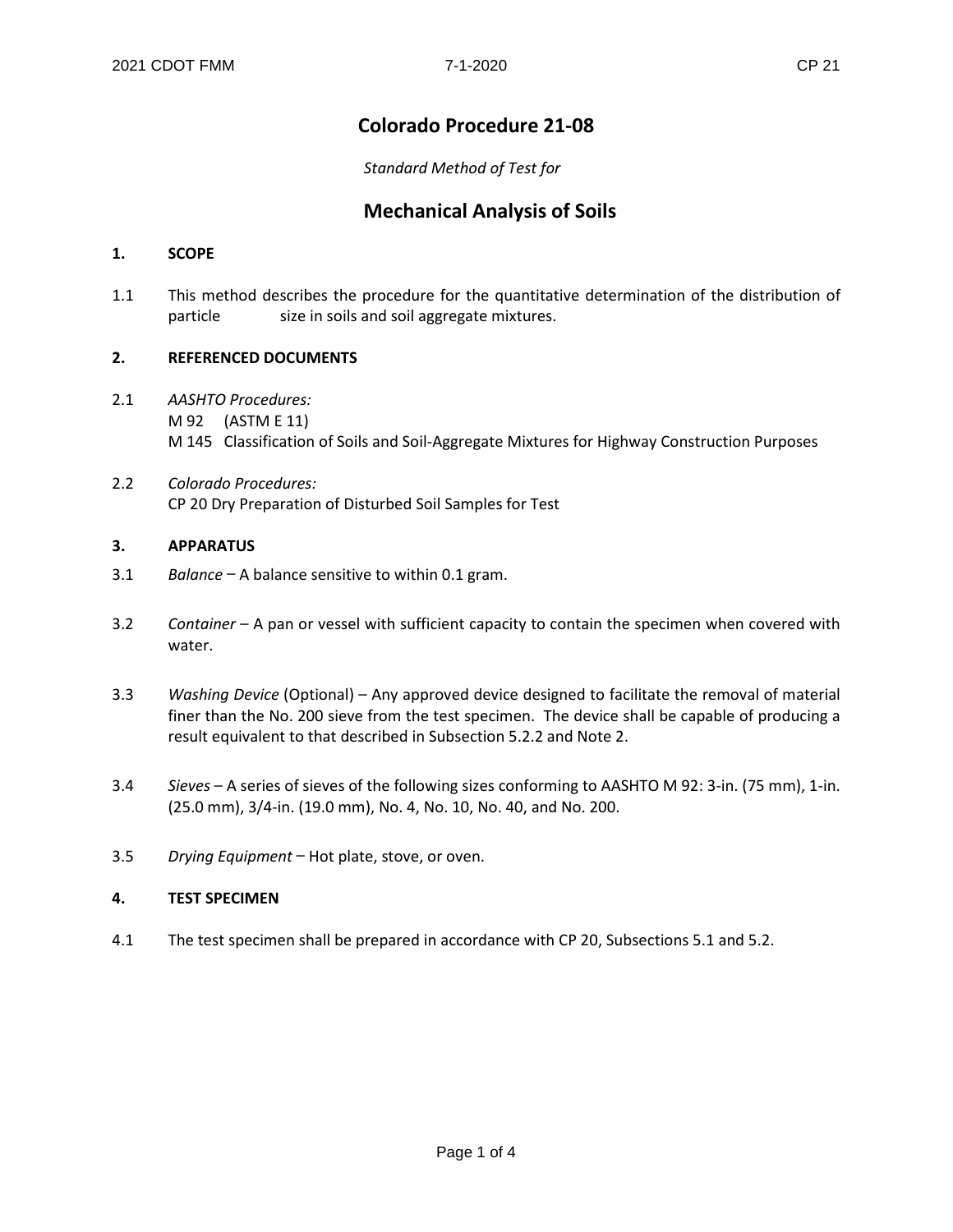# **5. PROCEDURE**

- 5.1 Sieve Analysis of Plus No. 4 Material The total fraction of the sample retained on the No. 4 sieve as prepared in CP 20, Subsection 5.1, shall be separated into a series of sizes by the use of the 3 in. (75 mm), 1-in. (25.0 mm), 3/4-in. (19.0 mm), 3/8-in. (9.5 mm), and the No. 4 sieves. The sieving operation shall be conducted in such a manner so as to keep the particles moving continuously over the surface of the sieve. Care shall be taken not to overload the sieves. Sieving shall continue until not more than 1% by weight (mass) of the residue passes any sieve during 1 minute. When mechanical sieving is used the thoroughness of sieving shall be checked occasionally by using the method as described above.
- 5.1.1 Weigh and record the portion of the specimen retained on each sieve. It is permissible to record the accumulated weights (masses) as the contents of each successive sieve are added to the fractions previously deposited on the scale pan.

**Note 1:** For the purpose of soil classification in accordance with AASHTO M 145, material retained on the 3 in. (75 mm) sieve shall not be included in the total weight (mass) of the specimen. The approximate maximum size shall be noted and reported on CDOT Form #219. When there is an appreciable amount of plus 3 in. (75 mm) material the percentage should be estimated and included in the notes on CDOT Form # 219.

- 5.2 Sieve Analysis of Minus, No. 4 Material The minus No. 4 specimen for moisture determination, as prepared by CP 20, Subsection 5.2, shall after weighing be dried to a constant weight (mass) at 230°F  $\pm$  9° (110°C  $\pm$  5°). When cool (room temperature) and dry, weigh, calculate, and record the percent moisture.
- 5.2.1 The minus No. 4 specimen for the washed sieve analysis as prepared by CP 20, Subsection 5.2, shall, after weighing, be placed in a container and covered with water for a sufficient length of time to assure complete separation of the material finer than the No. 200 sieve from the coarser particles. A small amount of organic wetting agent may be added to the water to facilitate wetting.
- 5.2.2 Transfer the soaked specimen from the container onto a nest of two sieves of which the top "breaker" sieve is a No. 8 or No. 10 and the bottom sieve is a No. 200. Wash the specimen over the "breaker sieve until the material retained on the sieve is clean. Transfer the clean retained material to a suitable container and set aside. Wash the material passing the "breaker" sieve over the No. 200 sieve, using any method or device, which will assure the removal of that portion of the specimen, which is finer than the No. 200 sieve size. When clean, transfer the material remaining on the No. 200 sieve to the container with the material retained on the "breaker" sieve and dry to a constant weight (mass) at  $230^{\circ}F \pm 9^{\circ}$  (110 $^{\circ}C \pm 5^{\circ}$ ).

**Note 2:** Washing over the No. 200 sieve by decantation, using a pinched hose or by mechanical or automatic washing devices, shall be performed in such a manner so as not to reduce the individual particle size. Manipulation of the material on the No. 200 sieve will be permitted, provided direct force or pressure is not applied to the sieve. The specimen shall be considered clean when the water washed through the sieve and caught in a clean white pan shows only a negligible amount of material passing the sieve.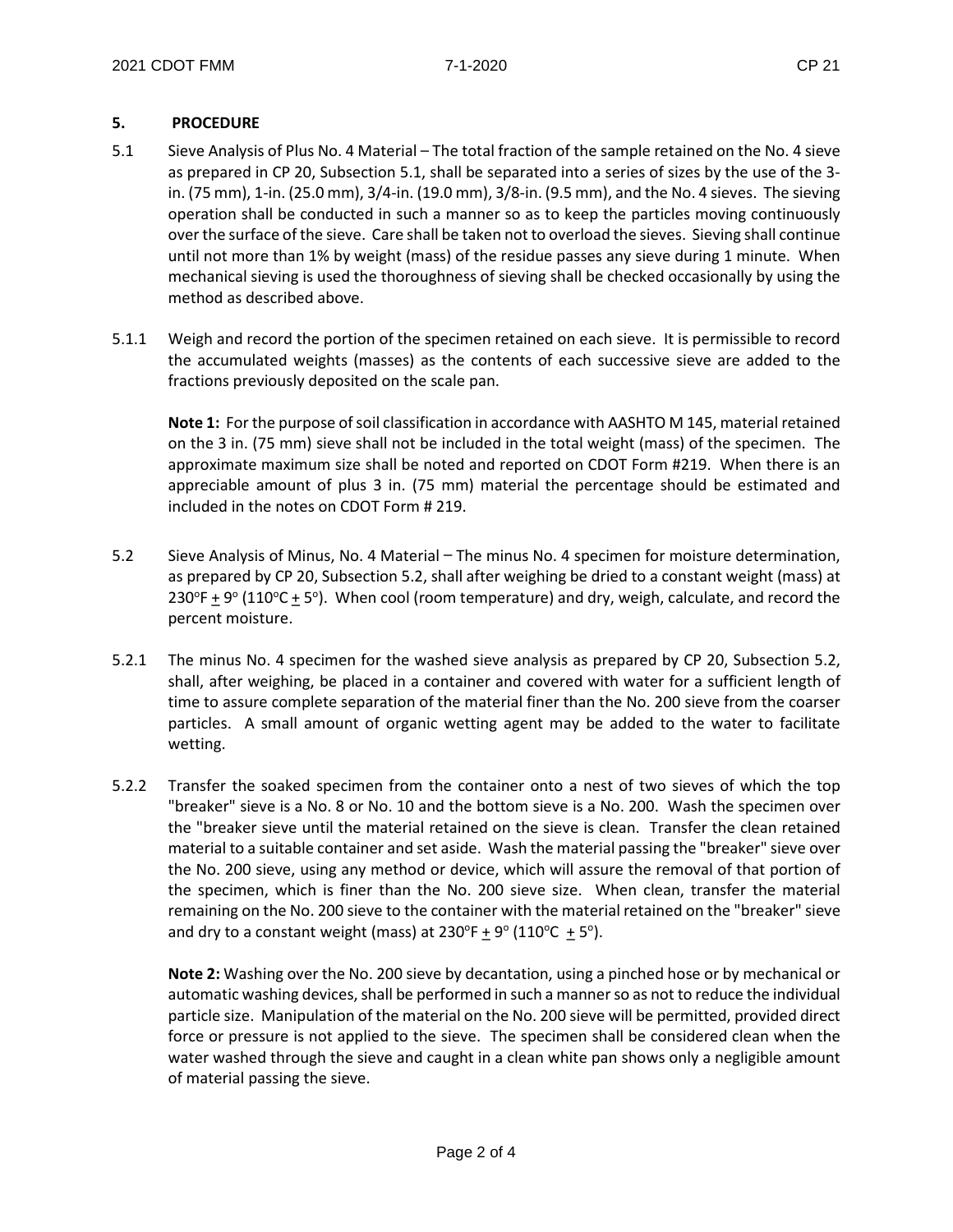- 5.2.3 When cool (room temperature), separate the specimen into a series of sizes by the use of the No. 10, No. 40, and No. 200 sieves. The sieving shall be conducted as described in Subsection 5.1.
- 5.2.4 Weigh and record the material retained on each sieve. This may be done either individually or accumulatively as in Subsection 5.1.1.

## **6. CALCULATIONS**

6.1 Using the percent moisture as determined in Subsection 5.2, correct the original moist weight (mass) of the total minus No. 4 material and the moist weight (mass) of the minus No. 4 specimen selected for the washed sieve analysis to dry weight (mass) as follows:

> *x 100 100 + %moisture in specimen wet weight (mass) <sup>=</sup> (Mass) Weight Dry*

- 6.2 After correcting the total moist weight (mass) of the minus No. 4 fraction to dry weight (mass), calculate the percentage of material retained on each sieve larger than the No. 4 sieve and the total percentage of material passing the No. 4 sieve by dividing each by the total combined dry weight (mass) of both the plus and minus No. 4 fractions. Convert percent retained to percent passing each sieve and total percent passing the No. 4 sieve. (See Note 1)
- 6.3 Calculate the percentages retained on the No. 10, No. 40, and No. 200 sieves from the washed sieve analysis specimen by dividing the weight (mass) retained on each sieve by the total dry weight (mass) of the minus No. 4 sieve analysis specimen before washing. Convert percent retained to percent passing each sieve.
- 6.4 Calculate the percent passing each sieve on a total sample basis by multiplying the percent passing each sieve of the washed sieve analysis specimen by the percent passing the No. 4 sieve of the total sample divided by 100.

# **7. RECORD**

- 7.1 CDOT Form 564, Soils and Aggregates Sieve Analysis When Splitting on the No. 4 Sieve.
- 7.2 CDOT Form 219, Soil Survey of the Completed Roadbed.